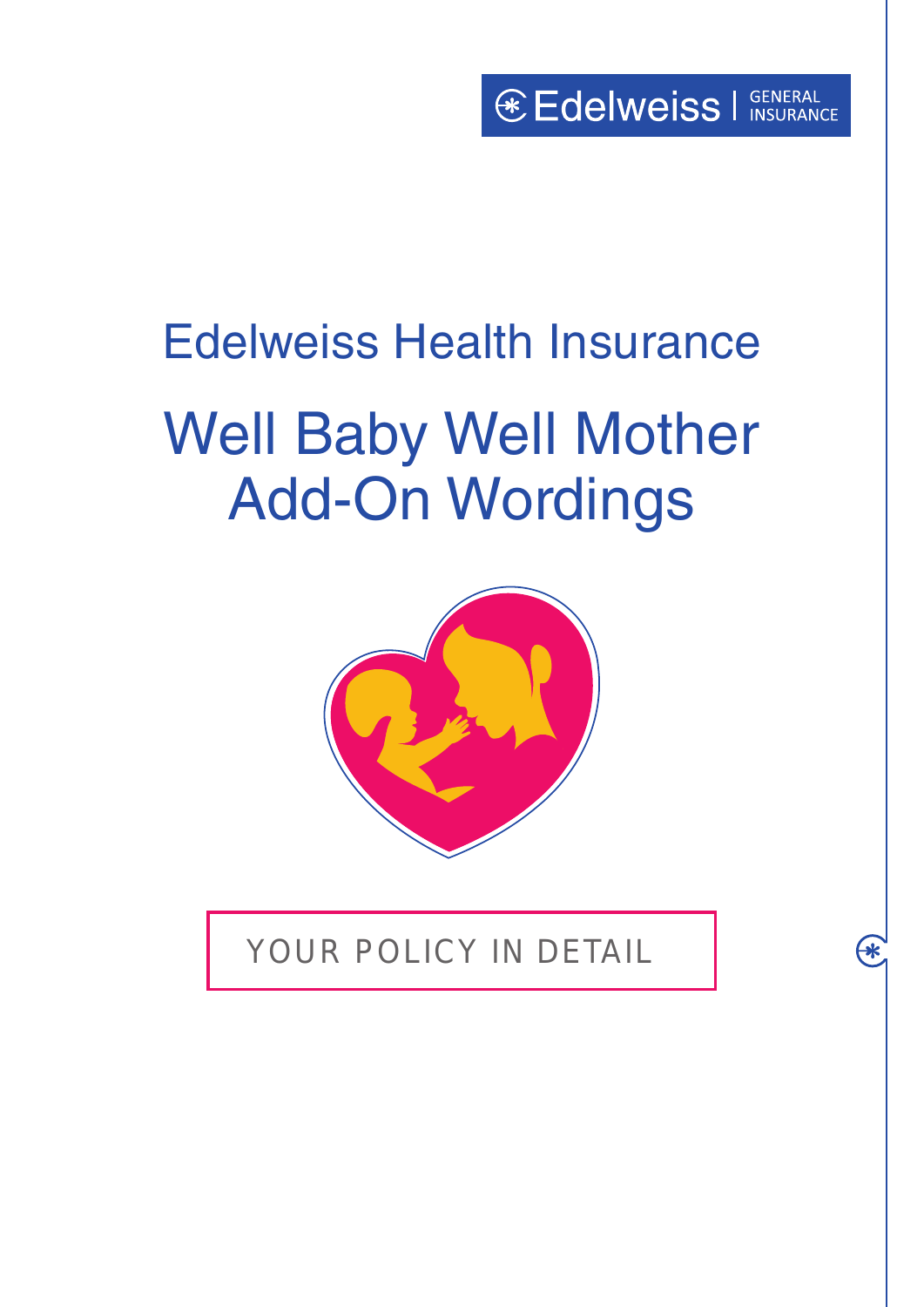## **Edelweiss Health Insurance**

Well Baby Well Mother Add-On - Policy Wording



In consideration of the payment of additional premium to Us, We will cover the expenses incurred on air ambulance services in respect of an Insured Person which are offered by a healthcare or an air ambulance service provider and which have been used during the Policy Period to transfer the Insured Person to a Hospital or transfer from one hospital to another with adequate emergency facilities for the provision of Emergency Care, provided that:

i. Our maximum liability under this Benefit for any and all claims arising during the Policy Year will be restricted to the Sum insured as stated in the Policy Schedule;

ii. The maximum distance of travel undertaken is 150 kms. In case of distance travelled is more than 150 kms, proportionate amount of expenses upto 150 kms shall be payable.

Example: If insured has travelled a distance of 300 kms using an air ambulance we will pay 50% of the total cost or Sum Insured whichever is lower. (Eligibility/Actual distance travelled : 150 kms/300 kms =  $0.5$ )

iii. It is for a life threatening emergency health condition/s of the Insured Person which requires immediate and rapid ambulance transportation from the place where the Insured Person is situated at the time of requiring Emergency Care to a hospital provided that the transportation is for Medically Necessary Treatment, is certified in writing by a Medical Practitioner, and road ambulance services cannot be provided.

iv. Such air ambulance providing the services, should be duly licensed to operate as such by a competent government Authority.

v. This cover is limited to transportation from the area of emergency to a Hospital providing emergency care which is not available at the place of origin and from one medical centre to another. ;

We will not cover:

a. Transfer of the Insured Person from one medical facility to another medical facility of similar capabilities which provides a similar level of care.

b. Any transportation of the Insured Person from Hospital to the Insured Person's residence after he/she has been discharged from the Hospital

c. Any transportation or air ambulance expenses incurred outside the geographical scope of India.

d. Attempt at suicide

e. Injuries resulting from participation in acts of war or insurrection

f. commission of unlawful acts

g. Incidents involving use of drugs unless prescribed by a medical practitioner

h. We have accepted a claim under Section II.A.1 in respect of the Insured Person for the same Accident/Illness for which air ambulance services were availed.

i. We shall not be liable if Medically Necessary Treatment can be provided at the Hospital where the Insured Person is situated at the time of requiring Emergency Care.

Claims towards Air Ambulance expenses will be payable by mode of Reimbursement only

Well mother Cover

Covers routine medical care provided to an insured female (expectant mothers and mothers who have delivered new born baby), which includes routine preventive care services and immunizations (within the maternity hospitalization period), during the period as opted by insured and specified in the policy schedule

- Routine Medical Care would include expenses recommended by a doctor and incurred on Pharmacy, Diagnostics, Doctor Consultations and Therapy.
- Routine Preventive Care Services will include expenses recommended by a doctor and incurred on Pharmacy and Diagnostic Tests.

The insured shall have option to opt for this cover for any one of the below mentioned period:

i) At the onset of pregnancy and up to pre-hospitalization period for maternity.

ii) At the onset of pregnancy and maternity hospitalization (only routine preventive care services and immunizations) up to first discharge from hospital. iii) At the onset of pregnancy, maternity hospitalization (only routine preventive care services and immunizations) and until 30 days following birth of new born baby.

We will not cover

1. Any infertility treatments

2. Any charges payable under the maternity section (if opted as an optional cover) of the policy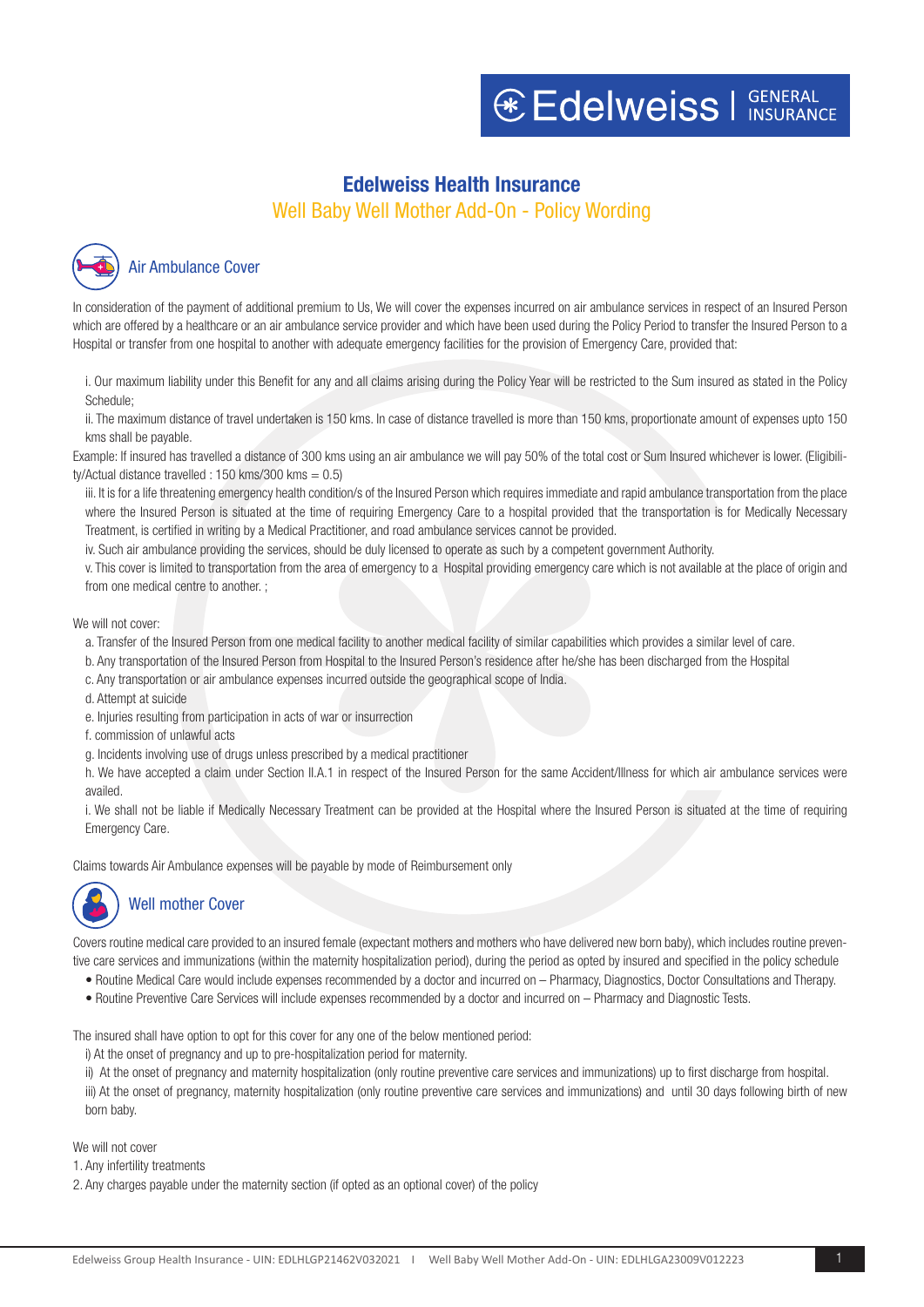

### Healthy baby expenses / well baby care expenses

Cover for expenses incurred for a New born baby after the birth until first discharge from hospital. Covers routine medical care provided to a new born baby, which includes limited to appropriate customary examinations required to assess the integrity and basic functions of child's organs and skeletal structure carried out immediately following birth, routine preventive care services and immunizations (within the hospitalization period).

The sum insured limit shall be as opted for and specified in the policy schedule. For multiple born babies sum insured shall be subject to limit in place. Routine Preventive Care Services will include expenses recommended by a doctor and incurred on – Pharmacy and Diagnostic Tests.



Ombudsman and Addresses

## Mentioned below are contact details of Ombudsman:

| <b>CONTACT DETAILS</b>                                                                                                                                                                                                                                              | <b>JURISDICTION</b>                                                                                                                             |
|---------------------------------------------------------------------------------------------------------------------------------------------------------------------------------------------------------------------------------------------------------------------|-------------------------------------------------------------------------------------------------------------------------------------------------|
| <b>AHMEDABAD</b><br>Office of the Insurance Ombudsman, Jeevan Prakash Building, 6th floor,<br>Tilak Marg, Relief Road, Ahmedabad - 380 001.<br>Tel.: 079 - 25501201/02/05/06<br>Email:-bimalokpal.ahmedabad@cioins.co.in                                            | State of Gujarat,<br>Union Territory of Dadra & Nagar Haveli &<br>Union Territory of Daman and Diu.                                             |
| <b>BENGALURU</b><br>Office of the Insurance Ombudsman, Jeevan Soudha Building, PID<br>No.57-27-N-19, Ground Floor, 19/19, 24th Main Road, JP Nagar, 1st Phase,<br>Bengaluru-560 078.<br>Tel.:- 080-26652048 / 26652049<br>Email:- bimalokpal.bengaluru@cioins.co.in | State of Karnataka                                                                                                                              |
| <b>BHOPAL</b><br>Office of the Insurance Ombudsman, Janak Vihar Complex, 2nd Floor, 6,<br>Malviya Nagar, Opp. Airtel Office, Near New Market, Bhopal - 462 033.<br>Tel.:- 0755-2769200/201/202, Fax:- 0755-2769203<br>Email:- bimalokpal.bhopal@cioins.co.in        | States of Madhya Pradesh and Chattisgarh                                                                                                        |
| <b>BHUBANESHWAR</b><br>Office of the Insurance Ombudsman, 62, Forest park, Bhubneshwar - 751 009.<br>Tel.:- 0674-2596461 / 2596455, Fax:- 0674-2596429<br>Email:-bimalokpal.bhubaneswar@cioins.co.in                                                                | State of Odisha                                                                                                                                 |
| <b>CHANDIGARH</b><br>Office of the Insurance Ombudsman, S.C.O. No. 101, 102 & 103, 2nd Floor,<br>Batra Building, Sector 17 - D, Chandigarh - 160 017.<br>Tel.:- 0172-2706196/2706468<br>Fax:- 0172-2708274<br>Email:- bimalokpal.chandigarh@cioins.co.in            | States of Punjab, Haryana, Himachal Pradesh, Union Territory of Jammu &<br>Kashmir, Union Territory of Ladakh and Union Territory of Chandigarh |
| <b>CHENNAI</b><br>Office of the Insurance Ombudsman, Fatima Akhtar Court, 4th Floor, 453, Anna<br>Salai, Teynampet, CHENNAI - 600 018.<br>Tel.:- 044-24333668 / 24335284<br>Fax:- 044-24333664<br>Email:- bimalokpal.chennai@cioins.co.in                           | State of Tamil Nadu and Union Territories - Puducherry Town and Karaikal (which<br>are part of Union Territory of Puducherry)                   |
| <b>DELHI</b><br>Office of the Insurance Ombudsman, 2/2 A, Universal Insurance Building,<br>Asaf Ali Road, New Delhi - 110 002.<br>Tel.:- 011-23232481/23232481<br>Email:- bimalokpal.delhi@cioins.co.in                                                             | <b>State of Delhi</b>                                                                                                                           |
| <b>ERNAKULAM</b><br>Office of the Insurance Ombudsman, 2nd floor, Pulinat Building, Opp. Cochin<br>Shipyard, M.G. Road, Ernakulum - 682 015.<br>Tel.:- 0484-2358759/2359338<br>Fax:- 0484-2359336<br>Email:- bimalokpal.ernakulam@cioins.co.in                      | State of Kerala, Union Territory of Lakshadweep and Mahe, a part of Puducherry                                                                  |